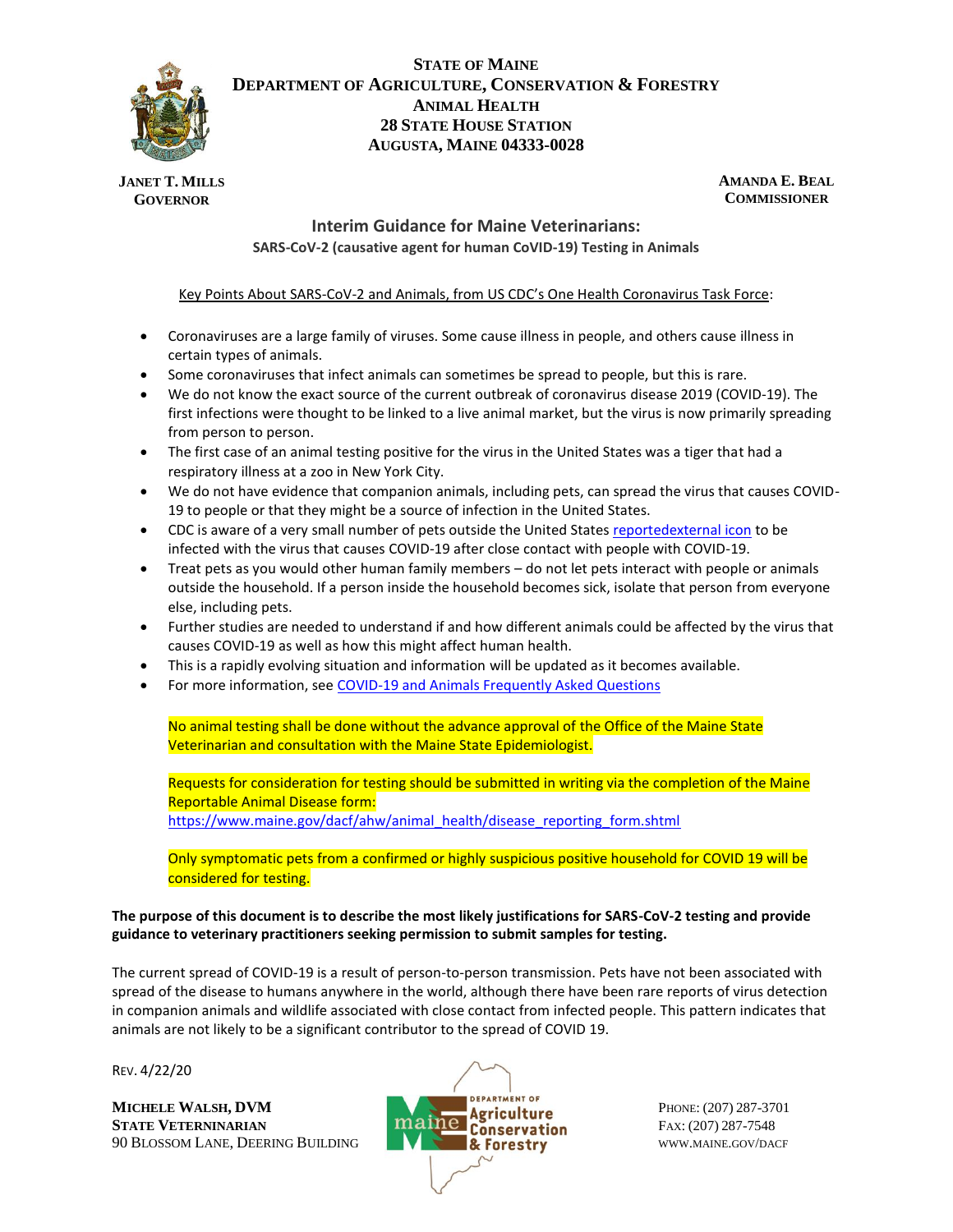As a result, a*nimal testing should be minimized* to conserve both test reagents and personal protective equipment (PPE) desperately needed to manage the human pandemic, and to avoid unnecessary abandonment of pets and possible additional exposure of animal sample collectors to COVID-positive environments.

Routine testing of animals for COVID 19 is not recommended; however, there may be limited situations in which testing of animals would be appropriate. USDA's National Veterinary Service Laboratory (NVSL), and some labs within the USDA National Animal Health Laboratory Network (NAHLN), have the ability to test animals for the COVID-19 outbreak's causative agent, SARS-CoV-2, **and are the preferred destination for animal samples**, if warranted. Please be aware that any SARS-CoV-2 test run at a private lab offering testing must be confirmed at NVSL, which will likely require collection of additional samples, which consumes limited supplies (swabs, PPE) and potentially exposes more people to this virus.

These guidelines shall apply to all SARS-COV-2 testing proposed for domestic animals within the State of Maine, regardless of the location of the testing laboratory. These recommendations will be updated as new information becomes available.

## **Veterinarians must rule out other, more common causes of illness in animals before requesting consideration for SARS-CoV-2 testing.** *Negative test results for more common respiratory diseases of animals should be submitted as part of request for approval* **to test for SARS-CoV-2.**

Veterinarians should use their best judgment to determine if an animal has been exposed to people with suspected or confirmed COVID-19 and if the animal has clinical signs compatible with SARS-CoV-2 infection.

- Testing may be considered under the following circumstances:
	- A. In consultation with State of Maine veterinary and human public health officials when **all** the following occur:
		- 1. The animal has current signs of clinical illness, including a documented fever, and;
		- 2. The animal had direct contact with a symptomatic confirmed CoVID-19 case-patient in the two weeks preceding the animal's onset of illness, and;
		- 3. The animal's test results have direct implications for potential ongoing risk of disease transmission to susceptible humans.
	- B. To confirm positive results from tests conducted *without regulatory approval, which is strongly discouraged,* at private, academic, or other unofficial laboratories
		- 1. Laboratories and submitting veterinarians should report results to the ME DACF State Veterinarian/Public Health Veterinarian [\(michele.walsh@maine.gov,](mailto:michele.walsh@maine.gov) 207-215-6727) within one working day to coordinate confirmatory testing.
		- 2. Any positive test results obtained without prior regulatory approval will require a confirmatory test at USDA's National Veterinary Services Laboratory (NVSL).
	- C. When, in the opinion of state and/or federal public health officials, the animal presents a unique opportunity to gain further insight into SARS-CoV2 epidemiology.

**Again, requests for SARS-CoV-2 testing of an animal shall be made in writing to the Office of the State Veterinarian**, via this [form.](https://www.maine.gov/dacf/ahw/animal_health/disease_reporting_form.shtml) During normal business hours, the State Veterinarian can be reached for questions at (207) 215-6727 or [michele.walsh@maine.gov.](mailto:michele.walsh@maine.gov) After hours emergency requests can be directed to the Maine Center for Disease Control epidemiologist on call at (800) 821-5821.

#### • **Requests should contain the following information**:

- A. Animal owner's name, address, email address, and phone number
- B. Animal's name, species, age, sex